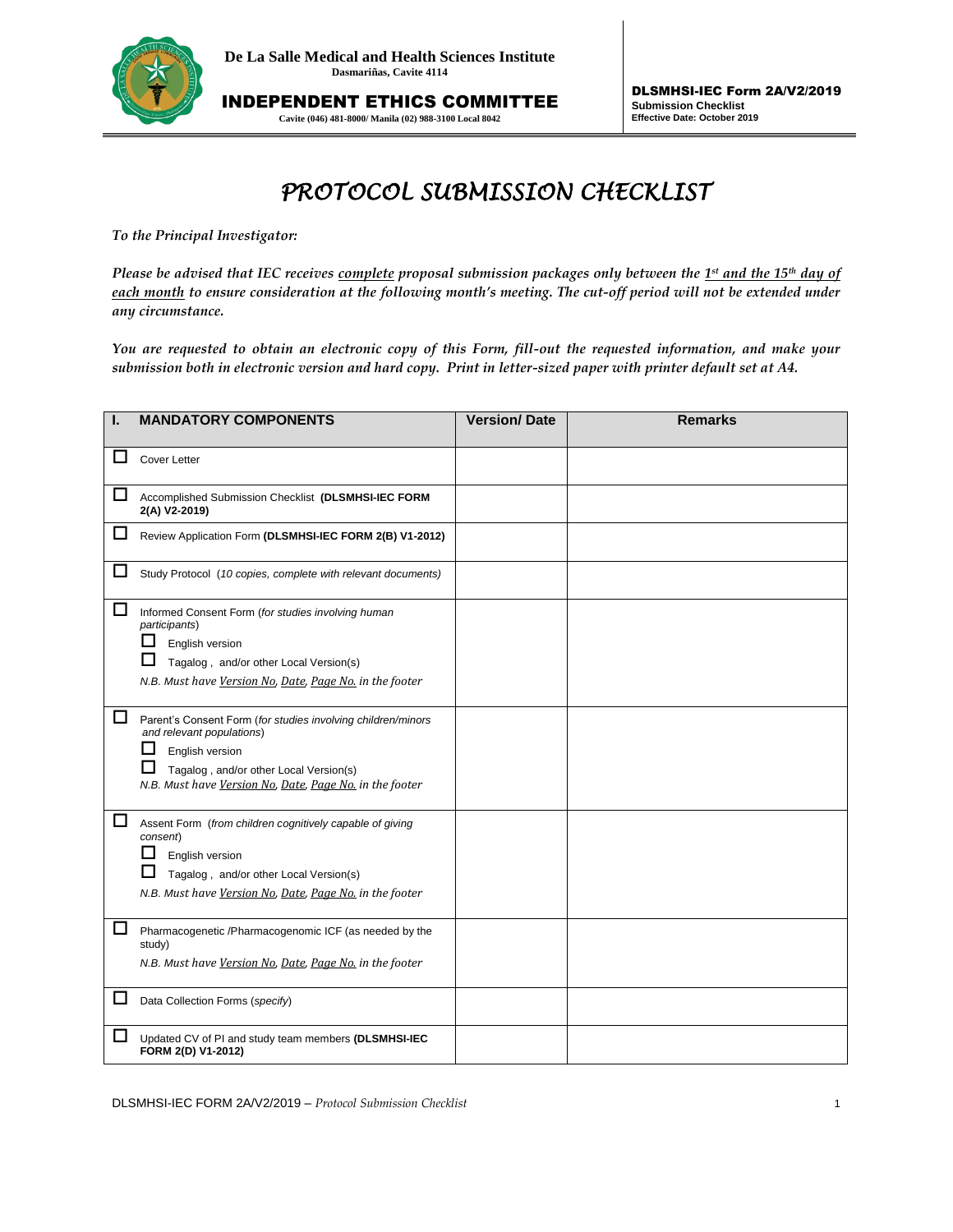

## INDEPENDENT ETHICS COMMITTEE

**Cavite (046) 481-8000/ Manila (02) 988-3100 Local 8042**

| Proof of GCP Training in the last 3 years (for those doing<br>clinical studies)                                                                                                                                                                                                                                                                                                                                                                                                                                                                                                                                |  |
|----------------------------------------------------------------------------------------------------------------------------------------------------------------------------------------------------------------------------------------------------------------------------------------------------------------------------------------------------------------------------------------------------------------------------------------------------------------------------------------------------------------------------------------------------------------------------------------------------------------|--|
| Ethical and/or Technical Approval from other Ethics/Technical<br>Review Committee(s)                                                                                                                                                                                                                                                                                                                                                                                                                                                                                                                           |  |
| Institutional Endorsement (from the VC, Dean, or Medical<br>Director)                                                                                                                                                                                                                                                                                                                                                                                                                                                                                                                                          |  |
| Regulatory clearances (FDA approval for Phase I, II, II, IV<br>clinical trials)                                                                                                                                                                                                                                                                                                                                                                                                                                                                                                                                |  |
| Electronic copy of :<br><b>Submission Checklist</b><br>Review Application Form<br>Study Protocol<br>Informed Consent Assessment Form (for studies<br>involving human participants)<br>ப<br>English version<br>Tagalog, and/or other Local Version(s)<br>LΙ<br>Parent's Consent Form, Assent Form (for studies involving<br>children/minors and relevant populations)<br>ப<br>English version<br>ப<br>Tagalog, and/or other Local Version(s)<br>Assent Form (from children cognitively capable of giving<br>consent)<br>ΙI<br>English version<br>Tagalog, and/or other Local Version(s)<br>Pharmacogenetics ICF |  |
| <b>OTHER REQUIRED DOCUMENTS (depending</b><br>on the particular study/project application being<br>submitted                                                                                                                                                                                                                                                                                                                                                                                                                                                                                                   |  |
| Investigator's Brochure (for clinical trials phase I, II, III); Basic<br>Product Information Document (for clinical trials phase IV)                                                                                                                                                                                                                                                                                                                                                                                                                                                                           |  |
| <b>CRFs</b>                                                                                                                                                                                                                                                                                                                                                                                                                                                                                                                                                                                                    |  |
| Recruitment advertisements (as needed by the study)                                                                                                                                                                                                                                                                                                                                                                                                                                                                                                                                                            |  |
| Other information/ documents for participants (such as diaries,<br>etc., questionnaire)                                                                                                                                                                                                                                                                                                                                                                                                                                                                                                                        |  |
| Site Resources Checklist (for clinical Trials)                                                                                                                                                                                                                                                                                                                                                                                                                                                                                                                                                                 |  |
| Memorandum of Agreement (for collaborative studies)                                                                                                                                                                                                                                                                                                                                                                                                                                                                                                                                                            |  |
| Details of Funding Agency/Sponsor                                                                                                                                                                                                                                                                                                                                                                                                                                                                                                                                                                              |  |
| Institutional Biosafety Committee Approval (for studies<br>involving hazardous biological materials)                                                                                                                                                                                                                                                                                                                                                                                                                                                                                                           |  |
| Material Transfer Agreement (for studies involving transfer of<br>biological specimens)                                                                                                                                                                                                                                                                                                                                                                                                                                                                                                                        |  |
| National Commission for Indigenous People (NCIP) Clearance<br>(for studies with indigenous populations)                                                                                                                                                                                                                                                                                                                                                                                                                                                                                                        |  |
|                                                                                                                                                                                                                                                                                                                                                                                                                                                                                                                                                                                                                |  |

DLSMHSI-IEC FORM 2A/V2/2019 – *Protocol Submission Checklist* 2